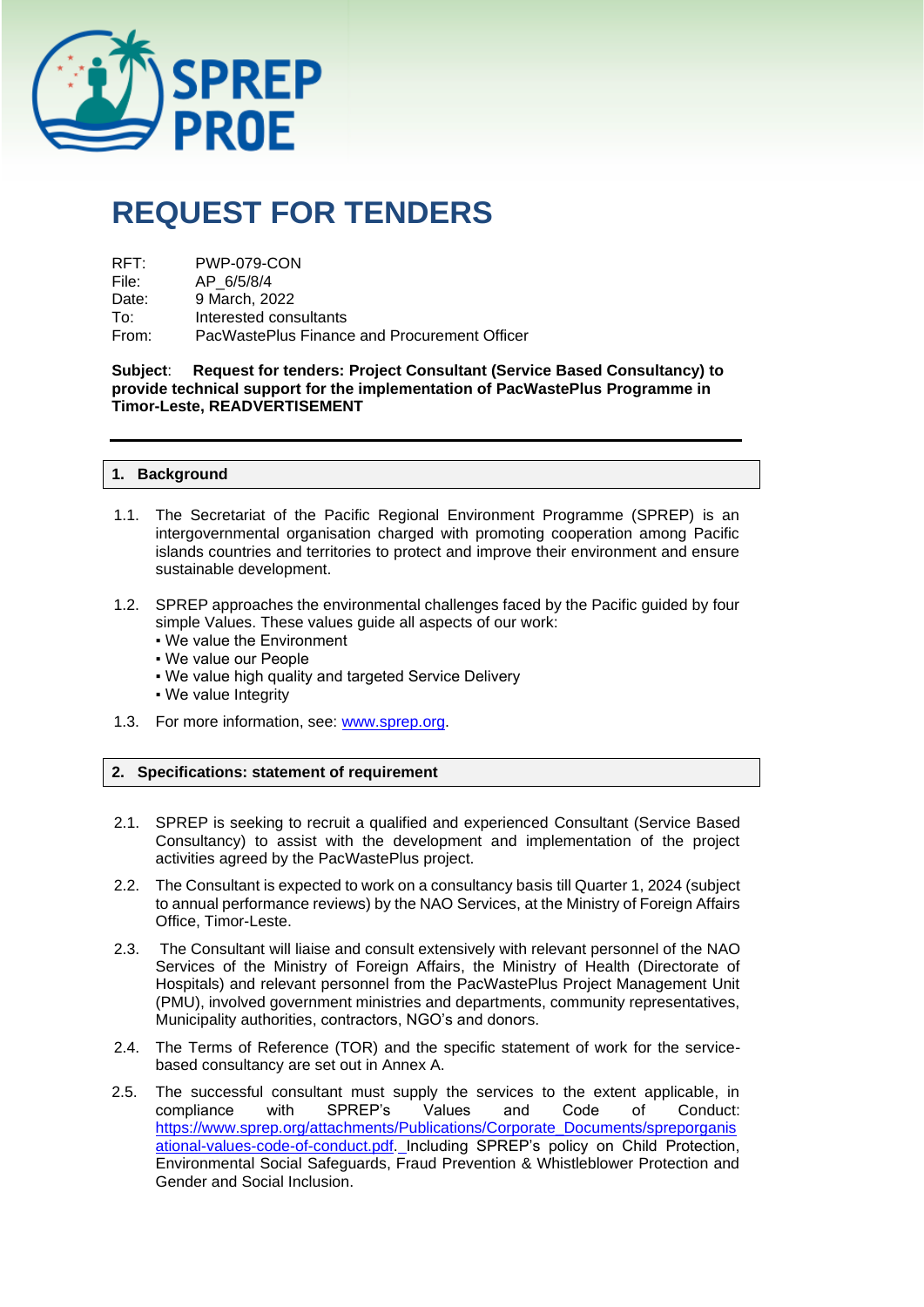

# 2.6. SPREP Standard Contract Terms and Conditions are non-negotiable

# **3. Conditions: information for applicants**

- 3.1. To be considered for this tender, interested consultants must meet the following conditions:
	- Currently reside in Timor-Leste
	- Be able to demonstrate he/she is legally entitled to work in Timor-Leste
	- Be willing and able to travel to project sites throughout Timor-Leste
	- Have an excellent command of spoken and written English and local language
	- Record of having successfully worked with Government, civil society stakeholders, healthcare community (e.g., hospitals, clinics, etc.,) and local communities in Timor-Leste and establishing effective networks of cooperation
	- Strong track record in project management including work planning, budgeting, organising, and managing partner input, reporting, monitoring, and evaluation.
	- A relevant qualification from a recognised tertiary institution in a field related to environment and waste management and/or project management.
	- At least 3 years' experience working in government agencies or non-governmental stakeholders
- 3.2. Tenderers must declare any areas that may constitute conflict of interest related to this tender and sign the **conflict of interest form** provided.
- 3.3 **Tenderer is deemed ineligible due to association with exclusion criteria, including**  bankruptcy, insolvency or winding up procedures, breach of obligations relating to the payment of taxes or social security contributions, fraudulent or negligent practice, violation of intellectual property rights, under a judgment by the court, grave professional misconduct including misrepresentation, corruption, participation in a criminal organisation, money laundering or terrorist financing, child labour and other trafficking in human beings, deficiency in capability in complying main obligations, creating a shell company, and being a shell company.
- 3.4 Tenderer must sign a declaration of **honour form** together with their application, certifying that they do not fall into any of the exclusion situations cited in 3.3 above and where applicable, that they have taken adequate measures to remedy the situation.

## **4. Submission guidelines**

- 4.1. Tender documentation should demonstrate that the interested applicant satisfies the conditions stated above and is capable of meeting the requirements as stipulated in the ToR. Documentation must also include supporting examples to address the evaluation criteria.
- 4.2. Tender documentation should be submitted in English and outline the interested consultant's complete proposal, comprising:
	- a) **SPREP Tender Application form and conflict of interest form.** *(Please note you are required to complete in full all areas requested in the Form, particularly the Statements to demonstrate you meet the selection criteria – DO NOT refer us to your CV. Failure to do this will mean your application will not be considered).*

*For the Technical you may attach this separately.* 

b) **Honour form**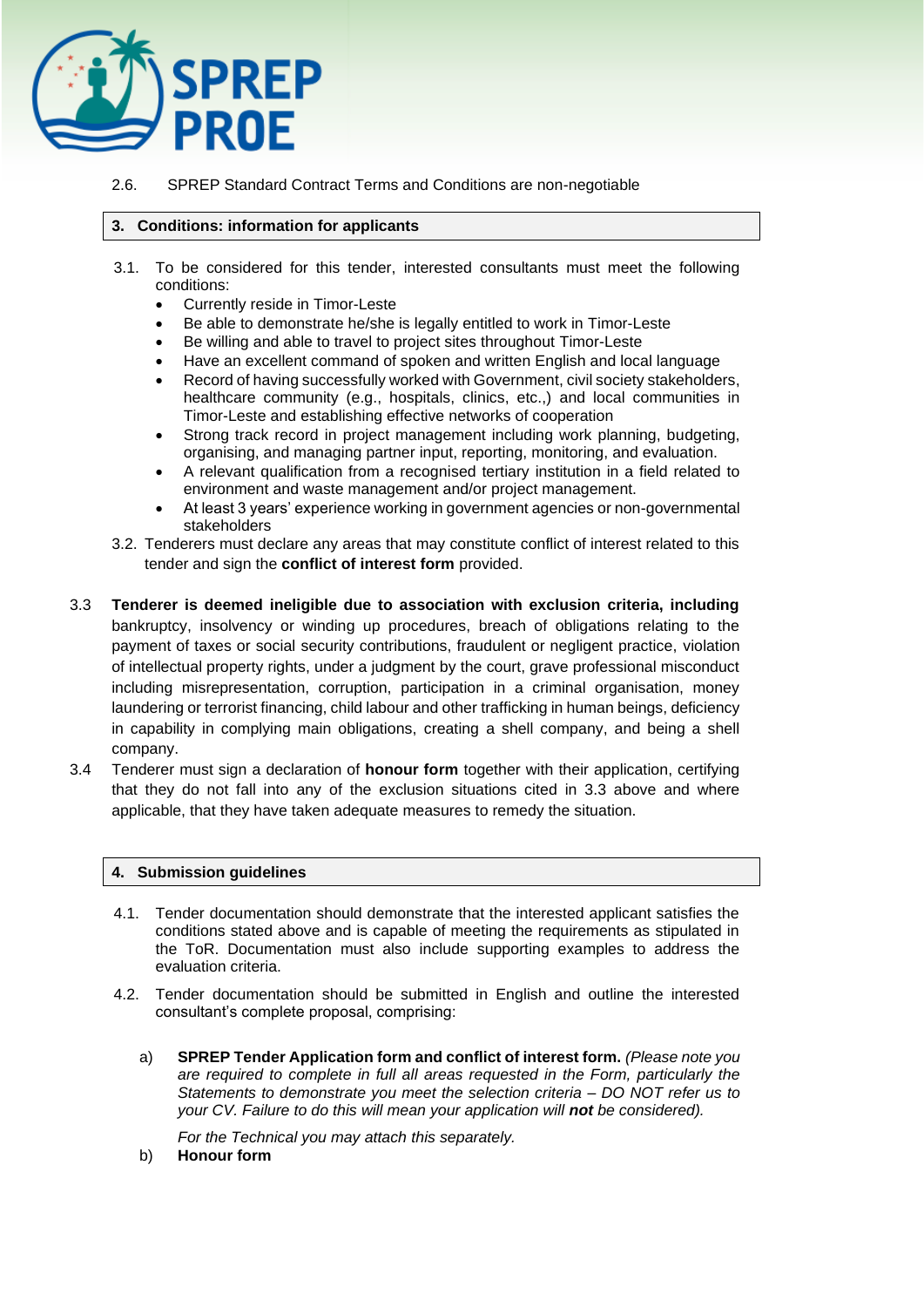

- c) **Curriculum Vitae** of the proposed personnel to demonstrate that they have the requisite skills and experience to carry out this contract successfully.
- d) **Technical Proposal** which contains the details to achieve the tasks outlined in the Terms of Reference.
- 4.3 Provide three referees relevant to this tender submission, including the most recent work completed.
- 4.4 Prospective consultants must commit to an agreed amount of time per month under this consultancy and be willing to set aside extra time if needed for particular tasks.
- 4.5 Tenderers/bidders shall bear all costs associated with preparing and submitting a proposal, including cost relating to contract award; SPREP will, in no case, be responsible or liable for those costs, regardless of the conduct or outcome of the bidding process.
- 4.6 The tenderer/bidder might be requested to provide additional information relating to their submitted proposal, if the Tender Evaluation Committee requests further information for the purposes of tender evaluation. SPREP may shortlist one or more Tenderers and seek further information from them.
- 4.7 The submitted tender proposal must be for the entirety of the Terms of Reference and not divided into portions which a potential tenderer/bidder can provide services for.
- 4.8 Tenderers/Bidders must insist on an acknowledgement of receipt of tenders/proposals/bids.
- 4.9 Tenderers/Bidders proposal must remain valid for 90 days from date of submission

# **5. Tender Clarification**

- 5.1. a. Any clarification questions from applicants must be submitted by email to [pwp.procurement@sprep.org](mailto:pwp.procurement@sprep.org) before 21 March 2022. A summary of all questions received with an associated response will be posted on the SPREP website www.sprep.org/tender\_by 23 March 2022.
	- b. The only point of contact for all matters relating to the RFT and the RFT process is the Procurement Officer.
	- c. SPREP will determine what, if any, response should be given to a Tenderer question. SPREP will circulate Tenderer questions and SPREP's response to those questions to all other Tenderers using the SPREP Tenders page (**<https://www.sprep.org/tenders>**) without disclosing the source of the questions or revealing any confidential information of a Tenderer.
	- d. Tenderers should identify in their question what, if any, information in the question the Tenderer considers is confidential.
	- e. If a Tenderer believes they have found a discrepancy, error, ambiguity, inconsistency or omission in this RFT or any other information given or made available by SPREP, the Tenderer should promptly notify the Procurement Officer setting out the error in sufficient detail so that SPREP may take the corrective action, if any, it considers appropriate.

# **6. Evaluation criteria**

6.1. SPREP will select a preferred tenderer based on SPREP's evaluation of the extent to which the documentation demonstrates that the tenderer satisfies the following criteria.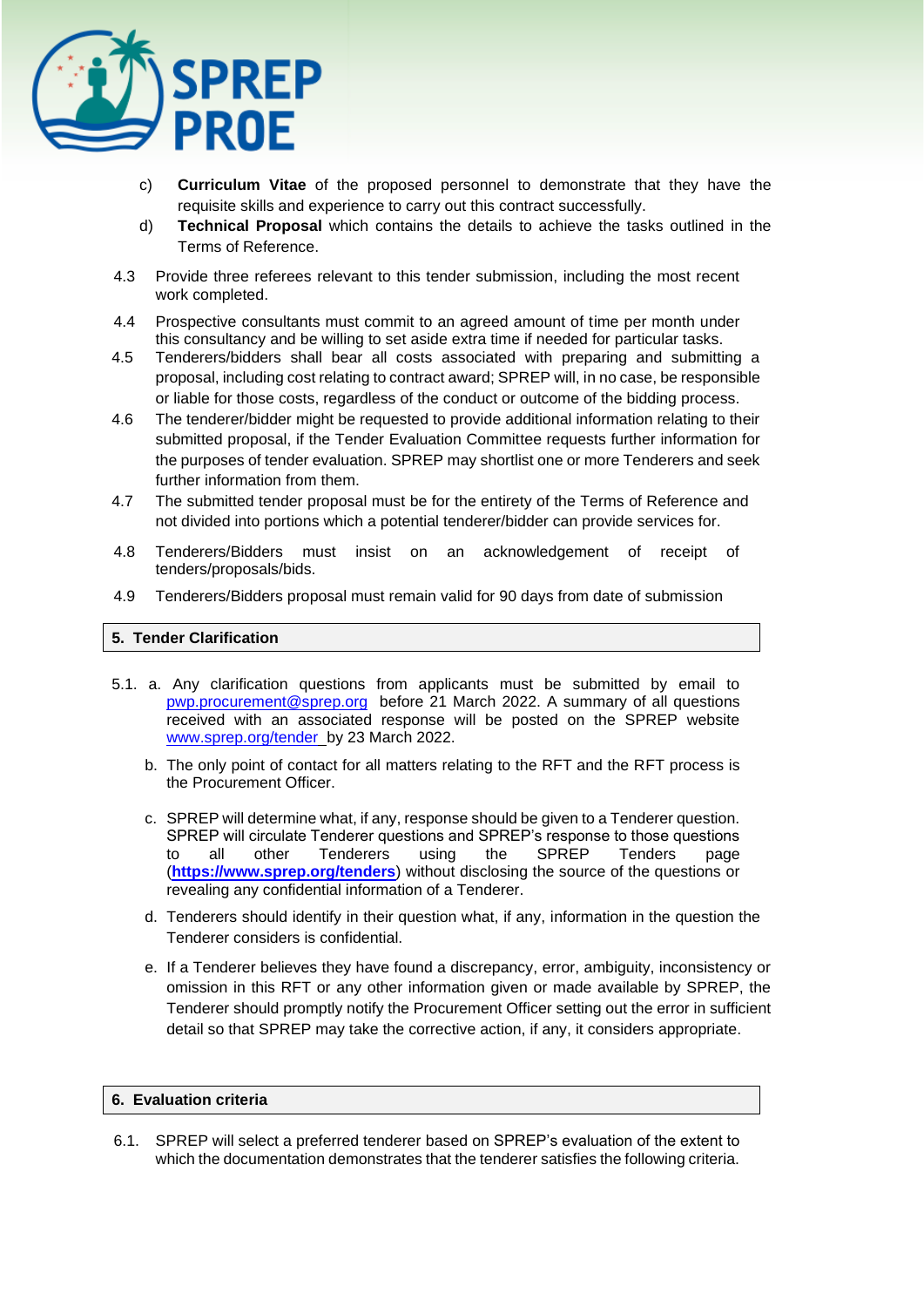

| <b>Detail</b>                                                                      | Weighting  |
|------------------------------------------------------------------------------------|------------|
| Qualification from a recognised tertiary institution in a field related to project |            |
| management and/or environment management                                           |            |
| At least 3 years project implementation experience on environmentally              | 5%         |
| focused, and/or engineering/construction projects (preferably related to waste     |            |
| management)                                                                        |            |
| Strong track record in project management including work planning, field           | <b>20%</b> |
| assessment, stakeholder consultations and oversight, communication, and            |            |
| reporting across diverse audiences in a multicultural and multi-disciplinary       |            |
| environment, monitoring, and evaluation. Demonstrated experience with a            |            |
| management tool/software an advantage                                              |            |
| Demonstrated experience in capacity building                                       | 20%        |
| Excellent command of spoken and written English and local language and             | 10%        |
| knowledge of the Timor-Leste governmental processes and procedures will be         |            |
| an advantage                                                                       |            |
| Submitted proposal – demonstration of how applicant successfully carries out       | 40%        |
| the activities listed under the scope of the consultancy                           |            |

# **7. Variation or Termination of the Request for Tender**

- 7.1 SPREP may amend, suspend or terminate the RFT process at any time.
	- a. In the event that SPREP amends the RFT or the conditions of tender, it will inform potential Tenderers using the SPREP Tenders page (**<https://www.sprep.org/tenders>**).
	- b. Tenderers are responsible to regularly check the SPREP website Tenders page for any updates and downloading the relevant RFT documentation and addendum for the RFT if it is interested in providing a Tender Response.
	- c. If SPREP determines that none of the Tenders submitted represents value for money, that it is otherwise in the public interest or SPREP's interest to do so, SPREP may terminate this RFT process at any time. In such cases SPREP will cancel the tender, issue a cancellation notice and inform unsuccessful bidders accordingly.

# **8. Deadline**

# 8.1. **The due date for submission of the tender is: 30 March 2022 (11:59pm, local Samoa time)**

- 8.2. Late submissions will be returned unopened to the sender.
- 8.3 Please send all tenders clearly marked 'PWP-079-CON: Project Consultant (Service Based Consultancy) – to provide in-country management of the programme of PacWastePlus in Timor-Leste to one of the following methods:

Mail: SPREP Attention: Procurement Officer PO Box 240 Apia, SAMOA Email: [tenders@sprep.org](mailto:tenders@sprep.org) (MOST PREFERRED OPTION) Fax: 685 20231 Person: Submit by hand in the tenders box at SPREP reception,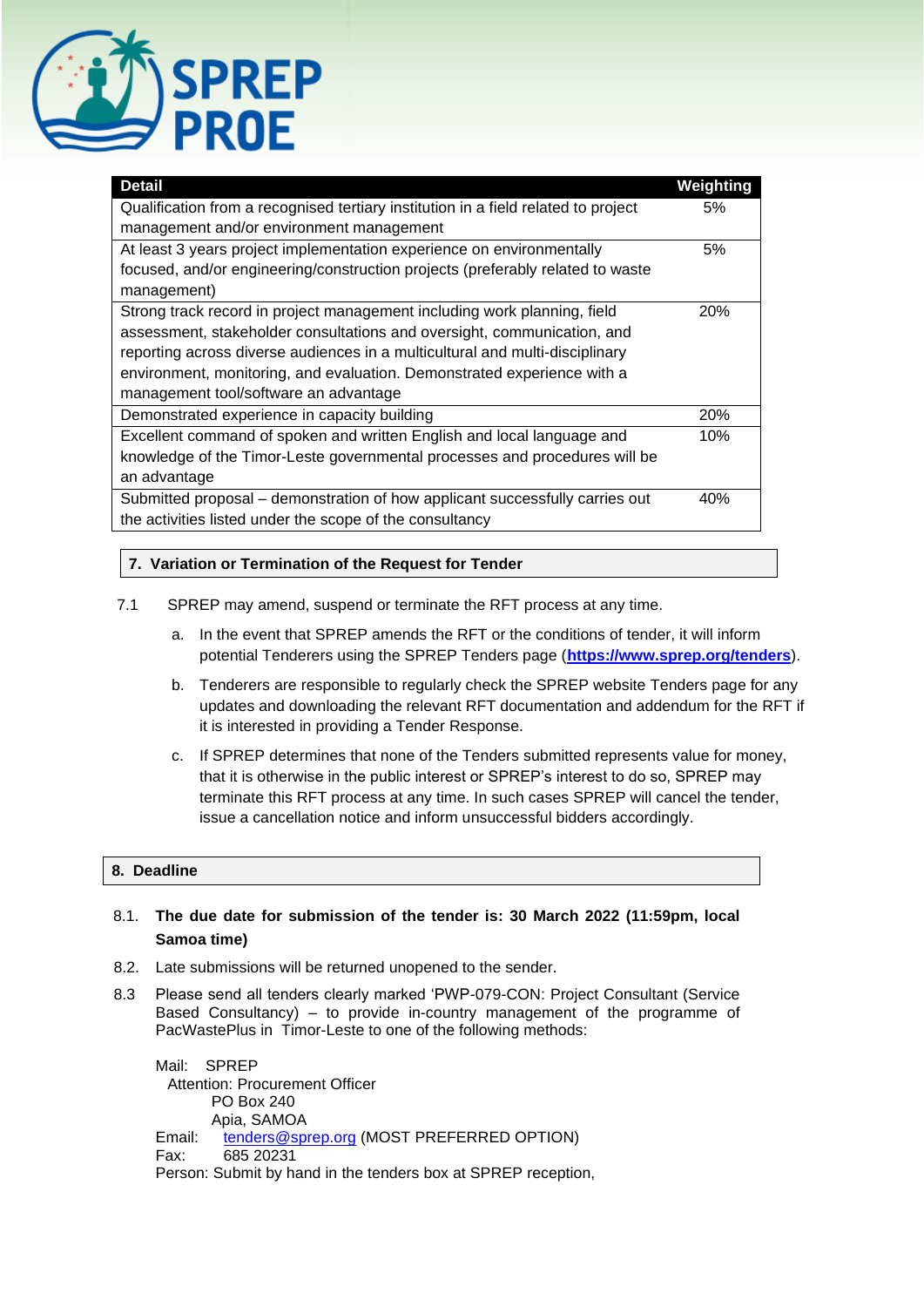

Vailima, Samoa.

Note: Submissions made to the incorrect portal will not be considered by SPREP. If SPREP is made aware of the error in submission prior to the deadline, the applicant will be advised to resubmit their application to the correct portal. However, if SPREP is not made aware of the error in submission until after the deadline, then the application is considered late and will be returned unopened to the sender.

SPREP reserves the right to reject any or all tenders and the lowest or any tender will not necessarily be accepted.

SPREP reserves the right to enter into negotiation with respect to one or more proposals prior to the award of a contract, split an award/awards and to consider localised award/awards between any proposers in any combination, as it may deem appropriate without prior written acceptance of the proposers.

**A binding contract is in effect once signed by both SPREP and the successful tenderer. Any contractual discussion/work carried out/goods supplied prior to a contract being signed does not constitute a binding contract.** 

**For any complaints regarding the Secretariat's tenders please refer to the Complaints section on the SPREP website**  <http://www.sprep.org/accountability/complaints>

## **ANNEX A TERMS OF REFERENCE**

**Project Consultant (Service Based Consultancy) - PacWastePlus Project.**

PO Box 240, Apia, Samoa T +685 21929 F +685 20231 [sprep@sprep.org](mailto:sprep@sprep.org) [www.sprep.org](http://www.sprep.org/)

A resilient Pacific environment sustaining our livelihoods and natural heritage in harmony with our cultures.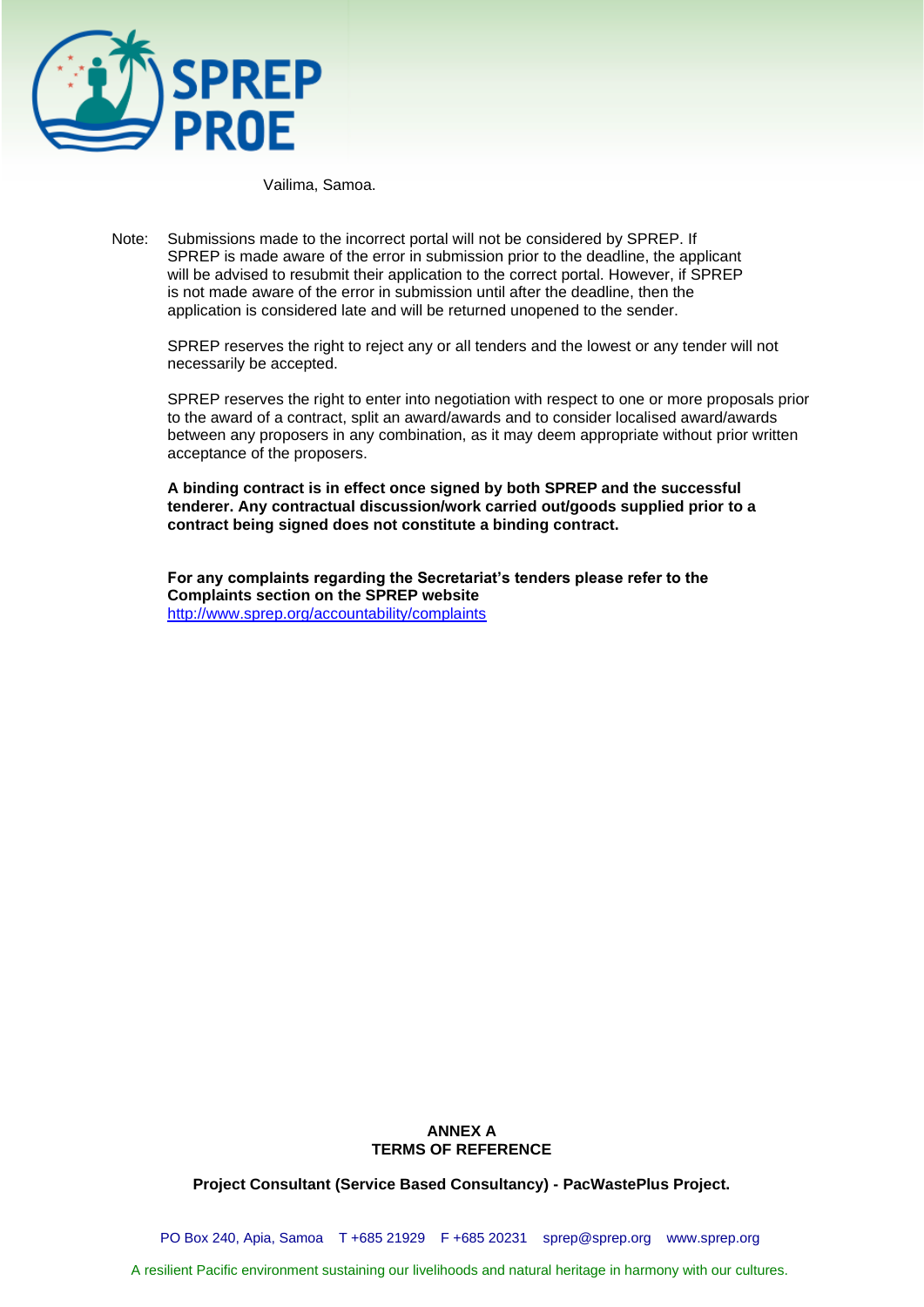

# **Background and Rationale**

SPREP has received funding from the European Union (EU) to implement the PacWastePlus Programme. This project aims to build on previous and ongoing work undertaken by the EU in assisting Pacific island countries improve waste management through the implementation of the Pacific Regional Waste and Pollution Management Strategy 2016-2025 (Cleaner Pacific 2025).

The PacWaste Plus Programme began in 2018 and is well into implementation. With an overall aim for the safe and sustainable management of wastes, the 5-year, €16.5 million programme will benefit the Cook Islands, Federated States of Micronesia, Fiji, Kiribati, Nauru, Niue, Palau, Papua New Guinea, Republic of Marshall Islands, Samoa, Solomon Islands, Timor-Leste, Tonga, Tuvalu, and Vanuatu.

# **Services Required**

SPREP is seeking the services of a suitably qualified Consultant to be appointed on a full-time service consulting basis to oversee the implementation of the PacWaste Plus in Timor-Leste.

# **Scope of Consultancy**

The Consultant will provide technical support and on ground project scheduling oversight for the project, including engaging with the local stakeholders in the identified project sites, relevant national and subnational government agencies and consultants or contractors delivering specific activities.

Specific responsibilities for the Consultant will include the following:

## **Data and Information**

- Assist the NAO Services of the Ministry of Foreign Affairs, the Ministry of Health (Directorate of Hospitals) and relevant stakeholder(s) with collection of relevant data and information throughout the design, implementation, and monitoring of the improved long-term management of healthcare waste:
- Data and information requirements may include:
	- o designing data gathering methodology and developing templates
	- o Assist with data gathering and compilation.
	- o Assist with completion of Monitoring and Evaluation and weekly/monthly reports.
- Assist with other data gathering activities, such as completion of quarterly healthcare waste assessments, annual mini-waste audit, etc.

# **Legislative / Documentation Support**

- With support from the SPREP PMU and project contractors, assist the NAO Services of the Ministry of Foreign Affairs the Ministry of Health (Directorate of Hospitals) and relevant stakeholder(s) with legislative tasks such as:
	- o Coordinate stakeholder meetings to facilitate the legislative decision-making process and following-up with stakeholders as required to ensure legislative decision making / approvals keep to agreed timeframes.
	- o Provide input to formal documents such as Policies and Cabinet Submissions for the healthcare waste management projects and asbestos ban.
	- o Drafting contracts and MOU agreements as required and facilitate obtaining relevant signatures.
- Assist the NAO Services of the Ministry of Foreign Affairs the Ministry of Health (Directorate of Hospitals) and relevant stakeholder(s) with high-level documentation such as:
	- o Drafting Health and Safety plans i.e., for handling of healthcare waste
	- o Drafting Standard Operating Procedures i.e., for Customs officers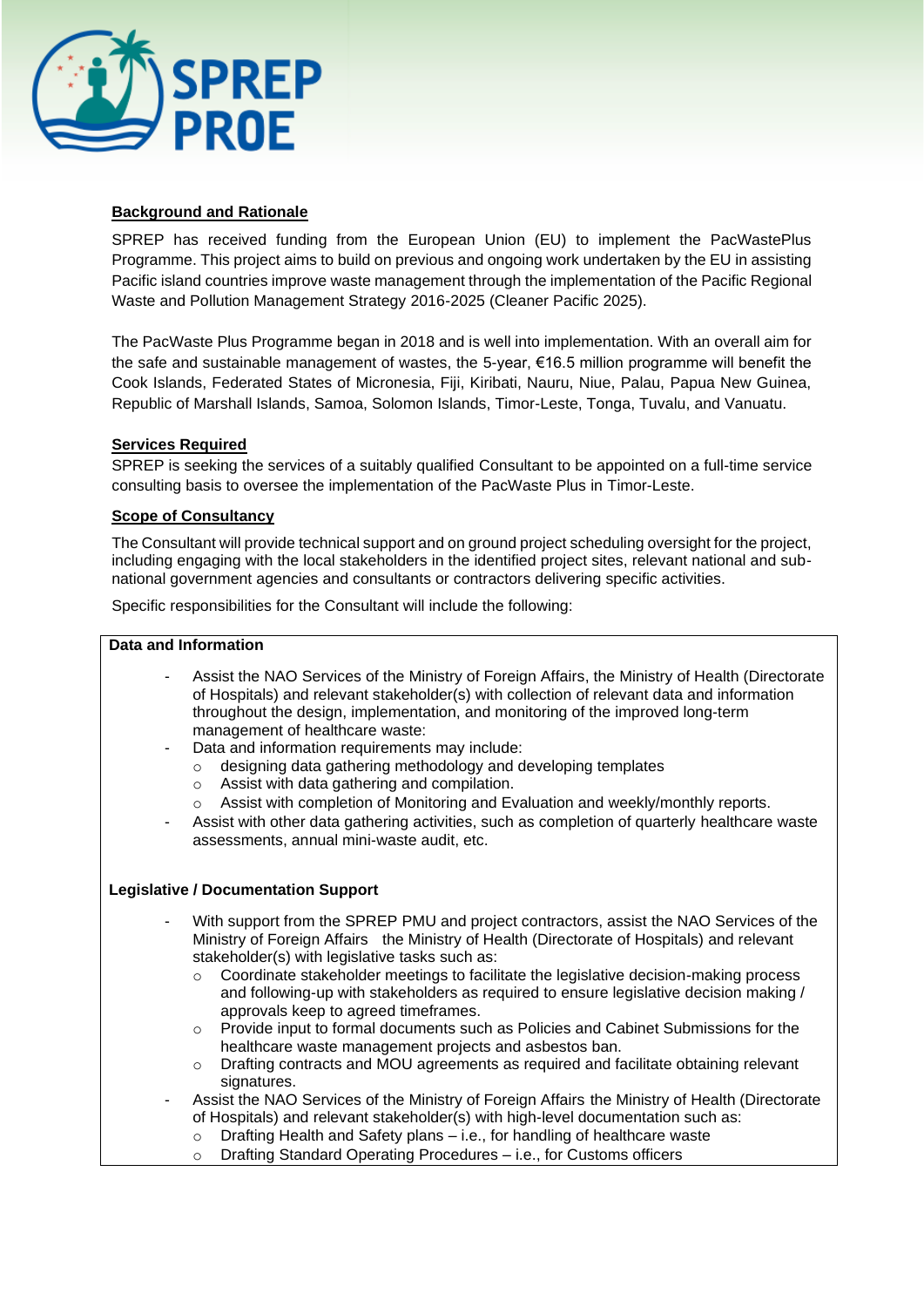

 $\circ$  Drafting other documents as appropriate for the successful implementation of the healthcare waste management projects and asbestos ban.

# **On-the ground activity**

-

- Assist/facilitate the decision-making process regarding design and procurement of facilities and equipment.
- Provide support to procurement activities such as liaising suppliers, overseeing removal activities, data gathering, etc.

## **Communications and Education**

- Assisting with final design of the National Education and Awareness Plan (NEAPS)
- Assisting with delivery of the NEAPS and other communications activities as required for the successful implementation of the healthcare waste management projects and asbestos ban. Draft media releases and arrange television / radio interviews with relevant stakeholders as required.
- Assist with dissemination of publications produced by SPREP PMU
- Provide on-ground assistance to visiting, local or remote consultants and contractors who are competing activities specific to the healthcare waste management projects and asbestos ban.

# **Capacity Building**

- Assist in planning and provide local support for coordination and attendance of meetings and training on specialist topics such as:
	- o Healthcare waste management projects
	- o Asbestos ban. Other topics as advised or approved by SPREP.
	- Coordinate and facilitate training sessions (with PMU resources and support) with relevant stakeholders on general topics such as:
		- o data gathering, M&E and reporting
		- o designing and completing mini-waste audit and litter assessments
		- o other topics as advised by SPREP.
- Provide assistance to counterparts at the NAO Services of the Ministry of Foreign Affairs the Ministry of Health (Directorate of Hospitals) to enhance evidence-based decision-making.

## **General / Administrative**

- Facilitate Working Committees as required for the design, implementation and monitoring of the healthcare waste management projects and asbestos ban.
- Conduct administrative activities of the project including recording meeting minutes, correspondence, filing and photographs.
- Regular submission of reports to PWP
- Outer island travel if/as necessary

## **Payment for Services**

• This is a delivery-based consultancy position, and the professional time allocation and annual payment of work is set and is not subject to negotiation.